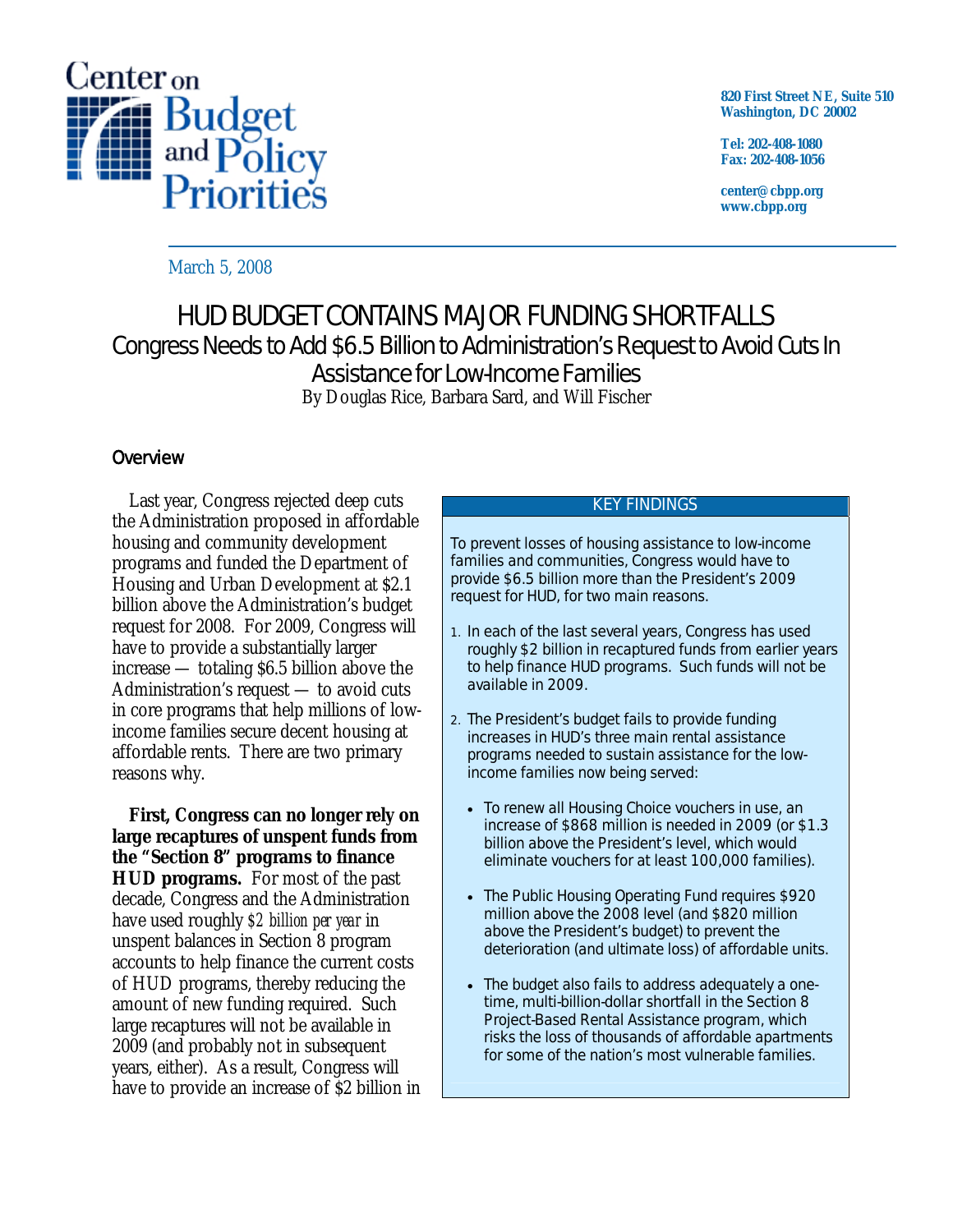budget authority in 2009 simply to maintain funding for HUD programs at the nominal (preinflation) 2008 levels.

 **Second, the President's budget fails to provide funding increases in HUD's three main rental assistance programs needed to prevent cuts in assistance to low-income families now being served.** More specifically:

- **The renewal of Housing Choice vouchers for 2 million low-income families will cost \$15.5 billion in 2009, according to Center estimates, which is \$868 million above the 2008 funding level and \$1.3 billion above the President's 2009 request.** Under the President's budget, at least 100,000 housing vouchers being used by low-income families this year would *not* be renewed. (For data showing the state-by-state impact of these cuts, see the Appendix.)
- **The Public Housing Operating Fund will require \$5.120 billion in 2009, \$920 million above the 2008 level and \$820 million above the President's request, to provide state and local housing agencies with the operating subsidies they are due under HUD's own formula.** Deep underfunding of operating subsidies in recent years has resulted in the deterioration — and ultimately, the sale or demolition — of many public housing units. The loss of units can be expected to accelerate in 2009 unless progress is made in restoring funding to a sustainable level. (The Appendix includes a state-by-state breakdown of shortfalls in funding for public housing.)
- **The President's budget fails to address satisfactorily a one-time, multi-billion-dollar shortfall in the project-based rental assistance program, which risks the loss of thousands of affordable apartments.** Last year the Administration belatedly revealed a substantial shortfall in funding for Section 8 project-based rental assistance. (This program provides affordable housing to nearly 1.3 million low-income households, most of which contain someone who is elderly or has a disability.) Congress narrowed but did not eliminate the gap in its 2008 appropriations legislation. To close the gap and fully fund the program in 2009 — and thereby restore confidence in the program's financial reliability among the property owners with whom HUD partners — Congress needs to provide an estimated \$3.4 billion more for the renewal of Section 8 contracts than it provided in 2008 (or \$2.4 billion more than the President requested for 2009).

 Table 1 below shows how these shortfalls affect HUD's 2009 budget. Once the nearly \$2 billion in prior-year funds that were available (and rescinded) in fiscal year 2008 but will not be available in 2009 are netted out of Congress' 2008 appropriation, the President's overall 2009 budget for HUD is *\$885 million below* the nominal 2008 level (i.e., the 2008 level before adjusting for inflation). To avoid reducing the number of people assisted through the Housing Choice Voucher, public housing, and Section 8 project-based rental assistance programs, Congress will need to provide funding in 2009 that is \$5.2 billion above the 2008 level. Finally, another \$386 million is required to provide an inflation adjustment for the remaining HUD programs.

 As a result, a total of \$6.5 billion above the President's budget (or \$7.5 billion above the 2008 level before adjustment for inflation) is needed simply to maintain current levels of service in HUD programs and to avert losses in housing assistance.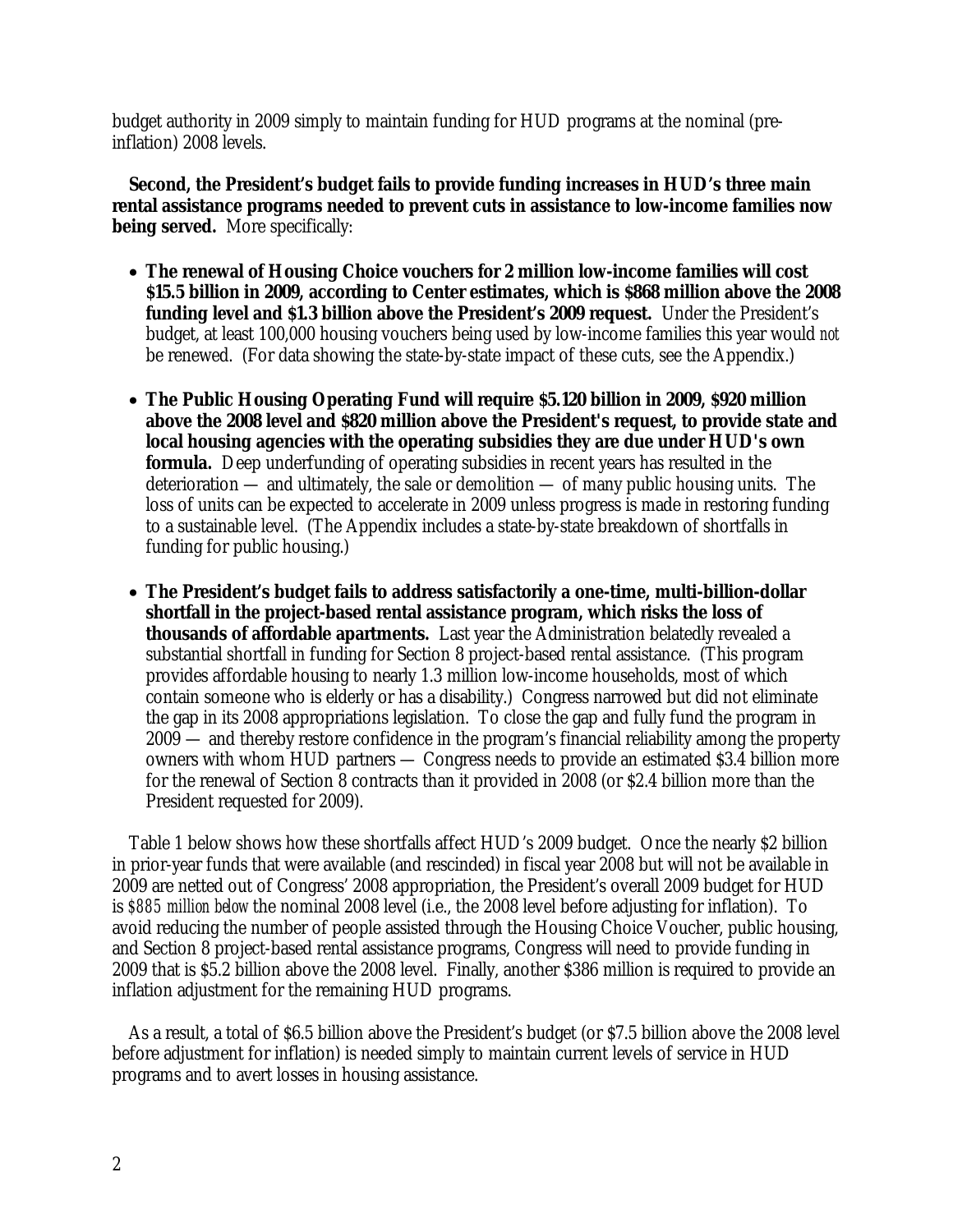Shortfalls of this magnitude have few precedents among recent HUD budgets and would have sharp and painful effects. Moreover, these shortfalls would come at a time when affordable housing problems are growing among low-income families. HUD's analysis of recent Census data shows, for example, that the incidence of severe housing affordability problems among low-income families grew by nearly 20 percent from 2001 to 2005 (the latest year for which these data are available). Only one in four eligible low-income families receives federal housing assistance, a problem the Administration's budget proposal would worsen. And need now is increasing further as the economy deteriorates and unemployment and poverty rise.

 This paper now analyzes the sources of the \$6.5 billion shortfall in the Administration's budget in more detail.

| TABLE 1                                                                                     |              |
|---------------------------------------------------------------------------------------------|--------------|
| How Big is the Shortfall in the President's HUD Budget Request for 2009?                    |              |
|                                                                                             | Amounts in   |
|                                                                                             | millions     |
| STEP 1: Calculating the President's cut below the 2008 nominal level                        |              |
| $2008$ appropriation <sup>1</sup>                                                           | \$37.636     |
| $+$ Funding to replace offsets from the 2008 bill that are no longer available <sup>2</sup> | $+ $1,973$   |
| = Total funding needed in 2009 to maintain 2008 nominal level                               | \$39,609     |
| President's request for 2009 <sup>3</sup>                                                   | \$38,724     |
| Shortfall in President's budget compared to 2008 nominal level                              | -S885        |
|                                                                                             |              |
| STEP 2: Additional funds needed above the 2008 level to maintain assistance in              |              |
| the three major low-income programs (due to inflation and other factors)                    |              |
| To avoid cuts in Housing Choice Vouchers <sup>4</sup>                                       | \$868        |
| To restore full funding for the Public Housing Operating Fund <sup>5</sup>                  | \$920        |
| To fully renew Section 8 Project-Based Rental Assistance contracts <sup>6</sup>             | \$3,400      |
| Total additional funding needed for these three programs                                    | \$5,188      |
|                                                                                             |              |
| STEP 3: Providing an inflation adjustment for other HUD programs <sup>7</sup>               | <b>\$386</b> |
|                                                                                             |              |
| Total HUD funding shortfall under President's budget for 2009 (steps 1, 2, and 3)           | $-$ \$6,459  |
| Amount by which Congress exceeded the President's request in 2008 <sup>8</sup>              | \$2,065      |

## I. Large Unspent Section 8 Balances No Longer Available to Replace New Appropriations

 For many years, Congress and the Administration have relied on the recapture of large unspent balances from the Section 8 programs to finance HUD programs, thereby reducing the amount of new appropriations needed. From 2001 to 2007, an average of \$2.1 billion in unspent Section 8 balances was recaptured every year and recycled in this way. Similarly, in 2008, Congress rescinded nearly \$2 billion in recaptured Section 8 funds and thereby reduced the scored "cost" of the 2008 appropriations law by that amount.

 Yet for a number of reasons, such large amounts of recaptured Section 8 funds will not be available in 2009 and are unlikely to be available in subsequent years. As a result, the Administration and Congress will be required to provide new budget authority to cover costs that previously were financed with recaptured Section 8 funds. Some \$2 billion in new budget authority will be required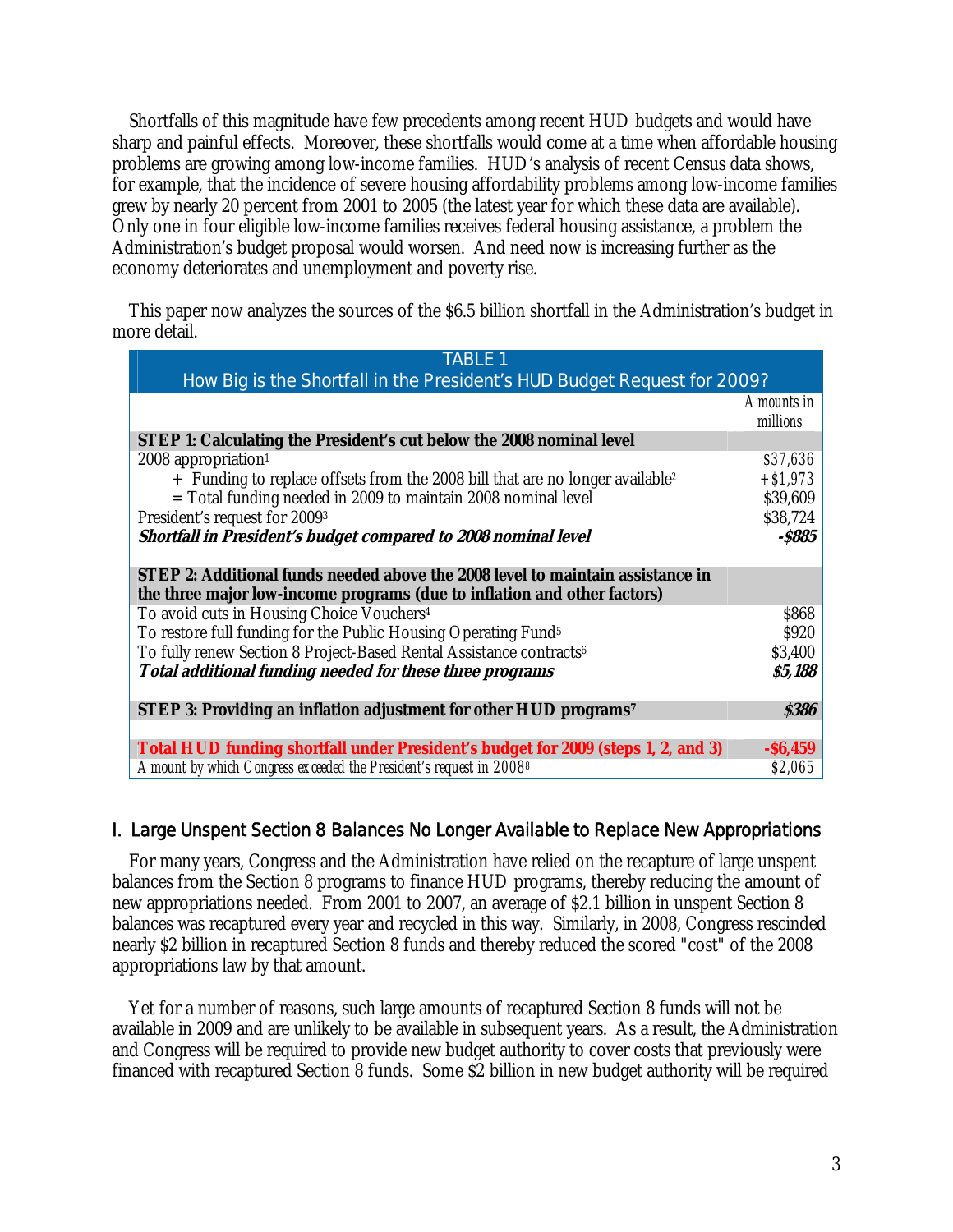in fiscal year 2009 simply to sustain funding for programs at their 2008 levels, before adjustment for inflation.

### II. Inadequate Funding for Housing Vouchers

 The Housing Choice (or "Section 8") Voucher Program is the federal government's largest housing assistance programs for low-income families; approximately 2 million low-income families use vouchers to secure decent homes in the private market at rents they can afford. More than half of these families have children in the household. Nearly a third are headed by people who are elderly or have disabilities.

 The voucher program also is widely regarded as one of the most successful housing programs. The Administration's budget describes it "as one of [HUD's] and the Federal Government's most effective programs" and notes that the program "is widely recognized as a cost-effective means for delivering decent, safe, and sanitary housing to low-income families."9

 The Center estimates that \$15.5 billion will be required to renew all vouchers in use in 2009, which is \$868 million more than was provided for the program in 2008. (See the accompanying text box for an explanation of this estimate.) The Administration's budget, however, provides \$14.16 billion for voucher renewals in 2009." This is \$500 million below what Congress provided for 2008 and about \$1.3 billion less than is needed to renew all vouchers in use.<sup>10</sup>

 At least 100,000 housing vouchers in use by low-income families in 2008 would be cut under the President's budget request. Moreover, this figure may substantially understate the size of the cut that would occur. The Administration's budget includes a proposal to sharply cut back housingagency funding reserves and to use large amounts of funding now held in these reserves to cover a portion of 2009 voucher renewal costs. As explained below, this deep cut in agency reserves would be ill-advised. If Congress rejects the proposed cut in reserves without providing additional funds to supplement the President's request, nearly 200,000 vouchers in use will be eliminated.

#### **Proposed Cut in Reserves Would Harm Local Housing Agencies**

 Under the Administration's budget, each housing agency's renewal funding in 2009 would be based on the amount of funding the agency was eligible to receive in 2008, with adjustments for inflation, tenant-protection and incremental vouchers initiated in 2008, or commitments of projectbased vouchers.11 Each agency's renewal funding then would be *reduced*, however, by an amount equal to what the Administration calls the "unusable" portion of funds in the agency's reserve account at the end of fiscal year 2008. The budget does not define "unusable," but this term likely refers to the amount of voucher renewal funds that would remain if all of an agency's authorized vouchers were in use for the full year.

 The budget assumes that \$600 million in "unusable" reserve funds would be secured in this manner. For a large percentage of agencies, however, drawing down the entirety of their "unusable" reserves would leave them heavily exposed to fiscal instability or shortfalls if unexpected costs arose in subsequent months. We estimate that approximately 1,800 of the 2,400 agencies that administer vouchers will have what the Administration terms "unusable" reserves at the end of 2008. If these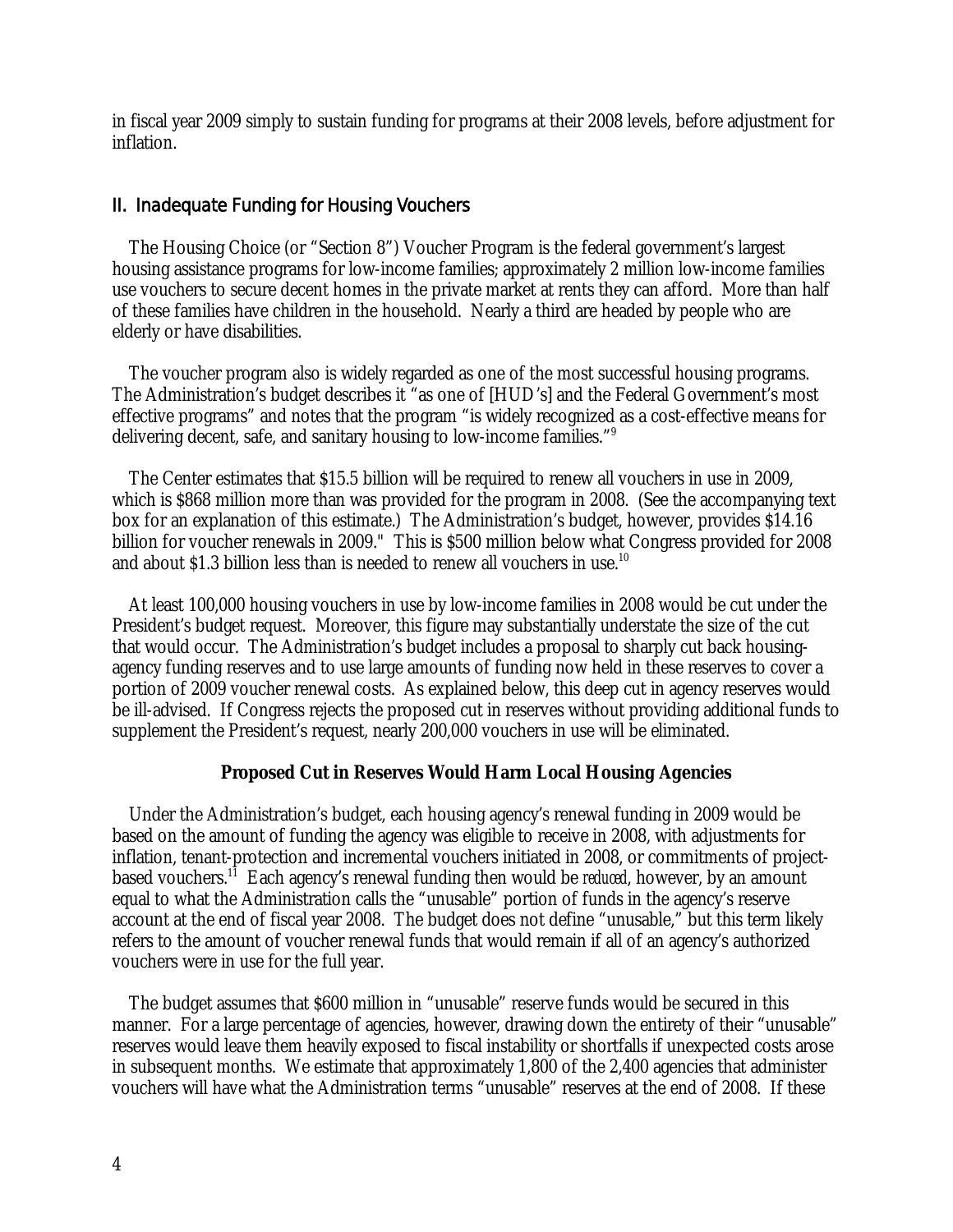#### Why Is an Increase of \$868 Million Needed to Renew Housing Vouchers in 2009?

The Center estimates that \$15.5 billion will be needed in 2009 to renew all vouchers in use, an increase of \$868 million above the 2008 level. The need for an increase is driven primarily by two factors: inflation in rent and utility costs, and the fact that more vouchers will require renewal in 2009 than in 2008.

Housing cost inflation: Market rents and utility costs rise from year to year. Because vouchers cover the difference between the tenant's contribution (about 30 percent of his or her income) and housing costs, per-voucher costs rise each year roughly in proportion to the cost of housing (including basic utilities). Congress accounts for this inflation by directing HUD to apply an inflation adjustment as part of the formula used to determine each agency's annual renewal funding. The Center estimates that the average inflation adjustment (called HUD's Annual Adjustment Factor, or AAF) will be 4.1 percent in 2009, about the same as the 4.05 average AAF in 2008. Some \$600 million will be needed in 2009 to cover such an inflation adjustment.

**More vouchers requiring renewal:** More vouchers will need to be renewed in 2009 than in 2008, for three reasons. First, HUD issues approximately 25,000 "tenant-protection" vouchers each year to replace affordable housing that has been lost for reasons such as the demolition or conversion of public housing units (or project-based section 8 units) to private-market use. For the initial year, these vouchers are funded out of a separate, dedicated account within the voucher program; in subsequent years, they are funded out of the general renewal account, thereby increasing the number of vouchers requiring renewal funding.

 Second, Congress allocated \$125 million in the 2008 appropriations law to provide initial-year funding for approximately 15,000 new, "incremental" vouchers. Some of these vouchers will require renewal funding in 2009.

 Finally, following the sharp decline in voucher utilization from early 2004 through late 2006, when about 150,000 vouchers were lost, there are good reasons to expect that the number of families using vouchers will grow in 2008, on top of the growth caused by the new tenant-protection and incremental vouchers. This, too, means that more vouchers will require renewal funding in 2009. Funding increases provided by Congress in 2007 and 2008, combined with improved funding incentives for agencies to assist more families within their annual budgets, will result in a total of 75,000 more low-income families receiving voucher assistance in 2008, according to Center estimates. This increase reflects a voucher utilization rate of 95.6 percent in 2008, about four percentage points above the level in the third quarter of 2007 but still well below the peak of 98.5 percent in late 2003 and early 2004.

 Adding these numbers up, we estimate that \$148 million will be needed in 2009 to renew tenantprotection and incremental vouchers issued in 2008, and an additional \$120 million in renewal funding will be required to reflect the increased number of families using vouchers. When added to the \$600 million needed to cover rental inflation, this brings the total funding need for the voucher program to \$868 million above the 2008 level.

agencies are required to fully expend these reserves to renew vouchers in 2009, nearly 1,000 agencies will be left *without any reserves at all* in 2009, while an additional 320 agencies will be left with reserves totaling less than 5 percent of their annual funding allocation, a dangerously low amount.

 In other words, nearly three-quarters of the housing agencies with "unusable" reserves would be left with few or no reserves in 2009. Rather than spend reserve funds down to such dangerously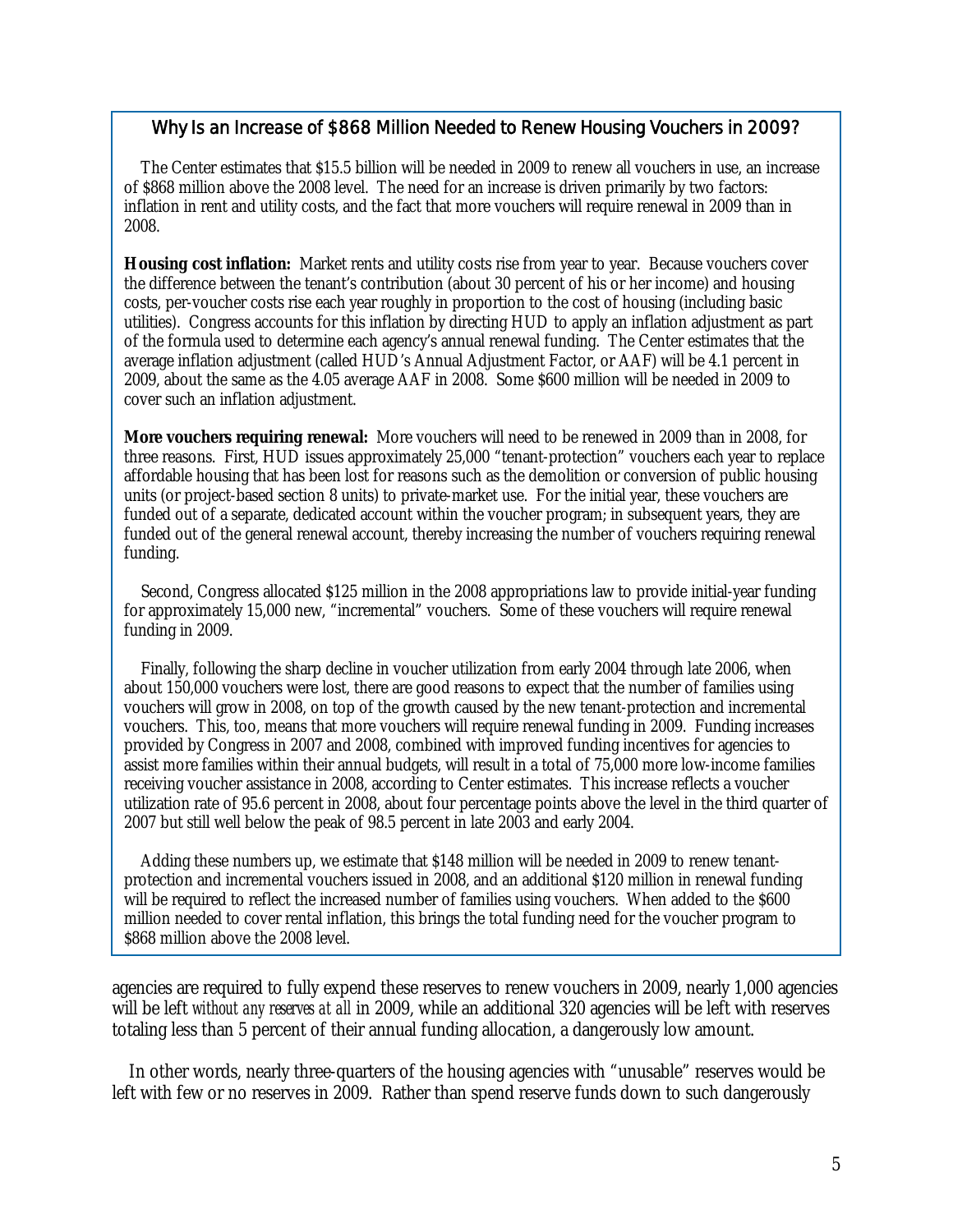low levels, many agencies would likely reduce the number of families they serve — by removing vouchers from circulation over the course of the year as families left the program. Such an outcome would reverse some of the gains in voucher use achieved over the past two years as a result of improvements Congress has made in voucher-renewal funding policies.

 Moreover, the proposal to eliminate "unusable" reserves would punish the highest-performing agencies — those that keep per-voucher costs low in order to serve as many families as they are authorized to. An agency that utilized all of its authorized vouchers in 2008 would face the choice of exhausting all of its funding reserves in order to renew its vouchers in 2009 or putting some vouchers "on the shelf" and serving fewer low-income families.

#### **Proposed Change in Formula for Allocating Voucher Funds Would Exacerbate Problems Caused by the Funding Shortfall**

 Still another problem is that the Administration's 2009 budget, like other recent Administration budgets, would use an inefficient method for allocating voucher-renewal funding among housing agencies. Under the budget, HUD would distribute renewal funding based on the amount of funding that each agency was eligible to receive in 2008, which, in turn, was based on each agency's vouchers in use in fiscal year 2007. This policy, which is similar to proposals rejected by Congress for 2007 and 2008, would deepen funding shortfalls among agencies and punish high-performing agencies that succeed in assisting more low-income families in 2008.

 This formula is much less efficient than the "recent-cost" formula adopted by Congress in 2007 and 2008, under which each housing agency's share of renewal funding was based on actual voucher usage and costs during the most recent 12-month period. Because the formula that the Administration would use is markedly less efficient than the formula Congress adopted in 2007 and 2008, many agencies would experience even deeper funding shortfalls than those caused by the budget's inadequate funding levels alone.

 For example, high-performing agencies that succeed in serving more families in 2008 than in 2007 would *not* receive the funding they would need to continue serving these families in 2009, because the proposed formula would ignore recent changes in voucher usage. Agencies that serve *fewer*  families in 2008 than in 2007 would receive *more* funding than they need, for the same reason.A return to such a discredited funding formula policy would waste scarce funds while punishing highperforming agencies.

 The triple blow caused by the reduction in voucher funding, the sharp reductions in agency reserves, and a funding formula not based on recent costs and voucher usage could discourage many agencies from fully using the funds available to them — and could thereby cause the number of vouchers lost to be even greater. For each of the past two years, Congress has wisely rejected the Administration's proposed funding formula and fully funded all vouchers in use. It should do so again.

#### **Request Also Falls Short on Other Components of the Voucher Program**

 For the entire voucher account — including not just renewals but also new tenant-protection vouchers, Family Self Sufficiency program coordinators, administrative fees, and new incremental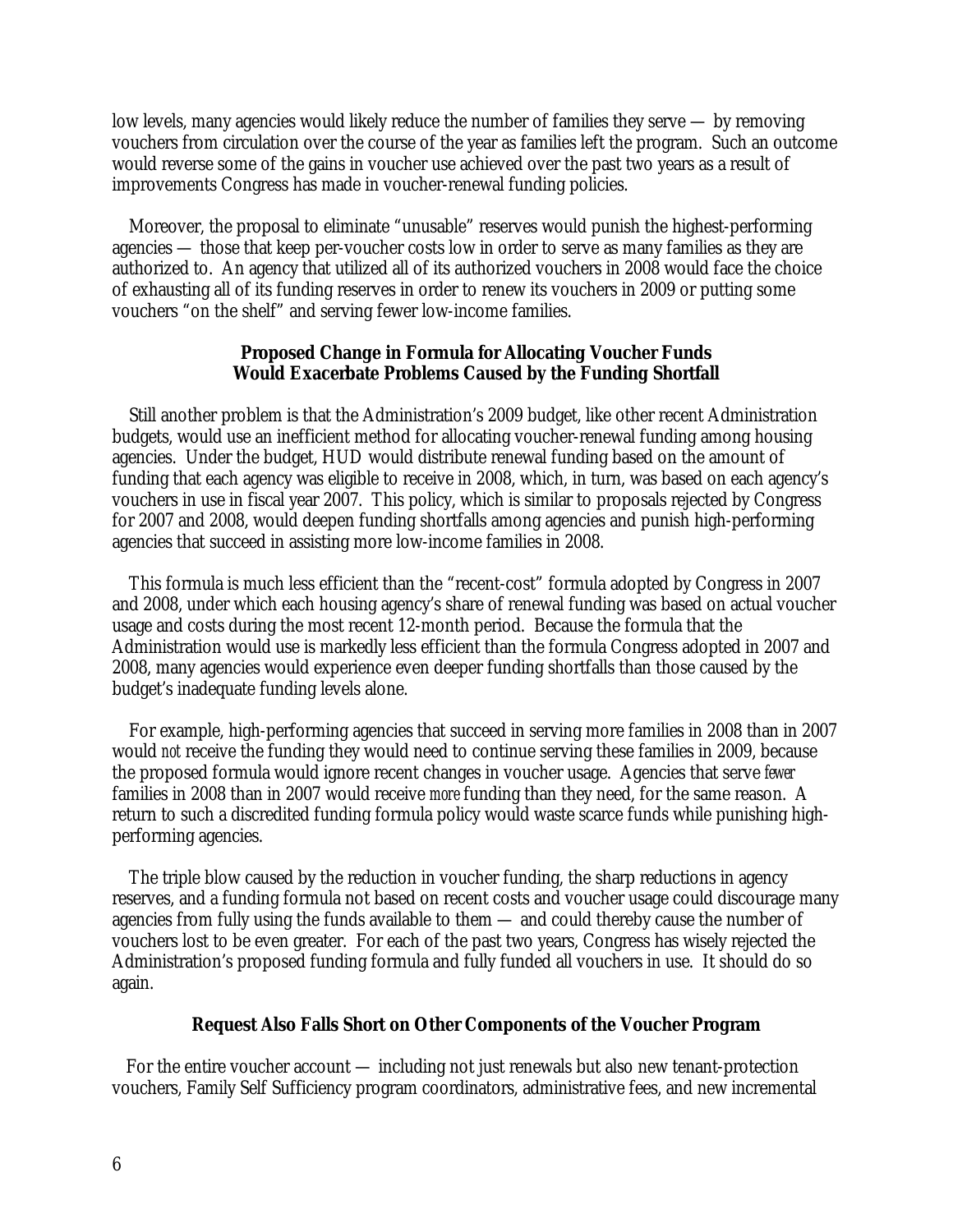### Enactment of Section 8 Voucher Reform Act (SEVRA) Essential to Provide Predictable Renewal Funding Policy

 The Administration's budget proposal for the voucher program is once again creating uncertainty among local housing agencies. For example, based on the budget, HUD staff have advised housing agencies that if they use reserves in 2008 to serve more families — even with vouchers that the agencies have been authorized to administer — they will *not* receive renewal funding for the additional vouchers in 2009.

 To provide the predictability needed to encourage agencies to serve the maximum number of families with available funds, the voucher renewal funding policy needs to be incorporated into the authorizing law and taken out of the arena of annual decision-making in the appropriations process. The Section 8 Voucher Reform Act (SEVRA), approved by the House last year by a wide bipartisan margin and just introduced in the Senate, would make this needed change. Enactment of SEVRA would improve the voucher program's performance. (The House bill is H.R. 1851, the Senate bill is S. 2684.)

 Under SEVRA, each agency's renewal funding would be based on the cost of its vouchers in use in the previous year, and agencies would be allowed to retain unspent prior-year funds in an amount up to 12.5 percent of their annual funding in the first year after enactment of SEVRA. (Under the House version of SEVRA, the allowable reserve would fall to 5 percent in subsequent years. Under the Senate version, the allowable reserve level would shrink to 7.5 percent in the second year and to 5 percent in the third and subsequent years.) Like any business, a housing agency needs to have a modest reserve to meet its obligations in the face of unanticipated cost increases. It is important that the program's authorizing statute establish a clear reserve policy such as this in order to protect these funds for their intended purpose, rather than treating these funds as a pot that can be raided to close general budget shortfalls, as the Administration would do.

SEVRA also would incorporate into the U.S. Housing Act the requirement that HUD issue replacement vouchers for all public housing units that are demolished or sold and for all privately owned, HUD-assisted units that are converted to private-market use. Until 2005, HUD generally followed this full-replacement policy. However, HUD then discarded the policy. In the 2008 appropriations act, Congress reacted to HUD's abandonment of this policy by requiring replacement of all lost units that had been occupied within the prior 24 months. But the Administration's new budget proposes to scuttle the Congressional policy and to provide tenant-protection vouchers only for those units that still were occupied right up to the time they were demolished or converted, a standard that would lead to a significant further net loss of assisted housing units. (The Center estimates that since 1995, well over 100,000 public and privately assisted units have been lost and not been replaced by vouchers.) The budget also proposes to allow HUD to designate an unlimited number of housing agencies to participate in the "Moving-to-Work" (MTW) demonstration, in which only a small number of agencies (currently 29) authorized to participate.\* Such policy matters and controversies should be resolved in authorizing law rather than being made subject to annual shifts in policy in appropriations acts.

\_\_\_\_\_\_\_\_\_\_\_\_\_\_\_\_\_\_\_\_\_\_\_\_\_\_

vouchers — the Administration's budget allocates \$15.88 billion. This includes \$150 million for tenant-protection vouchers to replace federally assisted housing that has been lost to such factors as

<sup>\*</sup> For a discussion of the risks entailed by a sharp expansion in the number of agencies participating in the MTW program, see Barbara Sard and Will Fischer, "Biparisan Legislation Would Build on Housing Voucher Program's Success: But Worthwhile Reform Bill Holds Risks From Expanded Deregulation Authority," July 26, 2007; available at http://www.cbpp.org/5-4-07hous.htm.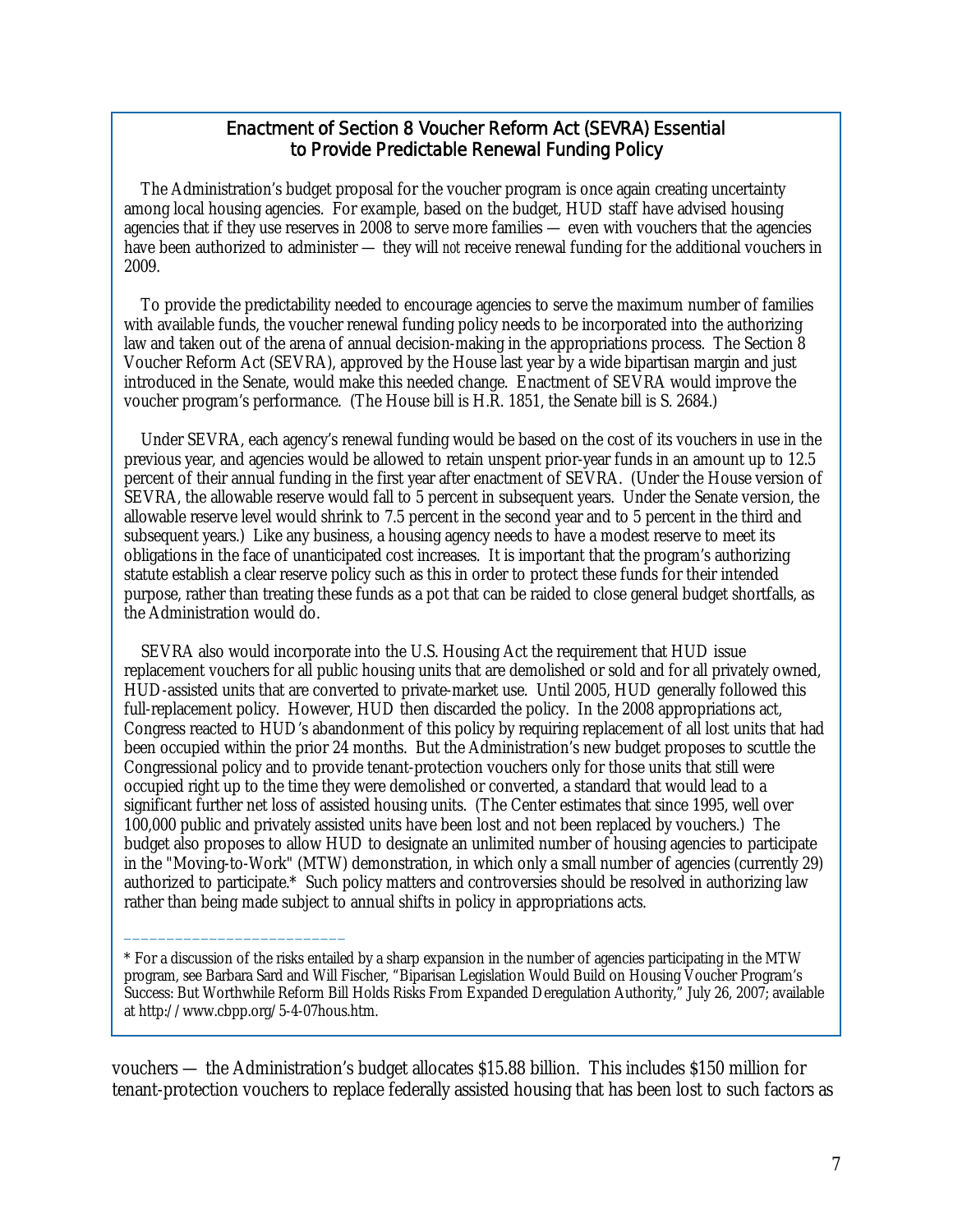demolition and private market conversion, \$48 million for the Family Self Sufficiency Program, and \$1.4 billion for administrative expenses. (See Table 2.)

 The proposed funding level for administrative expenses represents an increase of 3.6 percent over the 2008 funding level, but is unlikely to be sufficient to avoid a prorated cut. The budget would continue the policy enacted by Congress for 2008 (and which was proposed in the Administration's 2008 budget), according to which agencies earn administrative fees for each voucher leased based on a formula determined by HUD. If funding is not sufficient to pay the full formula amount, however, agencies receive less than 100 percent of the payments due.

|                                        | <b>TABLE 2</b>               |                                  |                       |
|----------------------------------------|------------------------------|----------------------------------|-----------------------|
|                                        | 2008                         | 2009                             | <b>Difference</b>     |
|                                        | <b>Enacted</b><br>(millions) | <b>Bush Budget</b><br>(millions) | (millions)            |
| <b>Housing Choice Vouchers (total)</b> | \$16,391                     | \$15,881                         | $-$ \$510             |
| Renewals                               | \$14,660                     | \$14,161                         | $-$ \$498<br>$-$ \$50 |
| Tenant-protection                      | \$200                        | \$150                            |                       |
| Family Self-Sufficiency                | \$49                         | \$48                             | $-51$                 |
| Administrative expenses                | \$1,351                      | \$1,400                          | $+$ \$49              |
| Incremental vouchers                   | \$125                        | \$75                             |                       |
| <b>Disaster Housing Assistance</b>     |                              | \$39                             | $-$ \$50<br>+\$39     |

 The Administration's budget also includes \$75 million for incremental vouchers for supportive housing for about 10,000 veterans and \$39 million to prevent displacement of people who are elderly or have disabilities and currently receive assistance from HUD's Disaster Housing Assistance Program, which is scheduled to end in March 2009. These provisions are welcome, but will barely dent the unmet need for housing assistance, as discussed above.

#### III. Budget Would Continue Chronic Underfunding of Public Housing

 The Administration's budget would provide \$6.3 billion in funding for public housing, 6 percent below the 2008 level. Compared to the *2001* level, the Administration's request represents a reduction of 11 percent (or \$790 million) before adjusting for inflation and 28 percent after adjusting for inflation.

 Funding for the *Public Housing Capital Fund* which provides funding for major repairs such as replacing obsolete heating systems or fixing leaky roofs, would fall \$415 million (or 17 percent) below the 2008 level, and be more than \$850 million below what will be needed to address the new repair needs expected to accumulate in 2009. Public housing developments already have a backlog estimated at more than \$20 billion in unmet capital needs.<sup>12</sup>

 For the *Public Housing Operating Fund*, which covers day-to-day operating costs such as utilities, basic maintenance, security at public housing developments, and admissions, the budget requests \$100 million above the 2008 level. This amount would provide housing agencies with only 84 percent of the amount they are likely to be eligible for under the federal public housing operating fund formula, which is designed to measure needs for those funds. Some \$820 million above the level in the budget would be needed to provide agencies with the full amount for which they are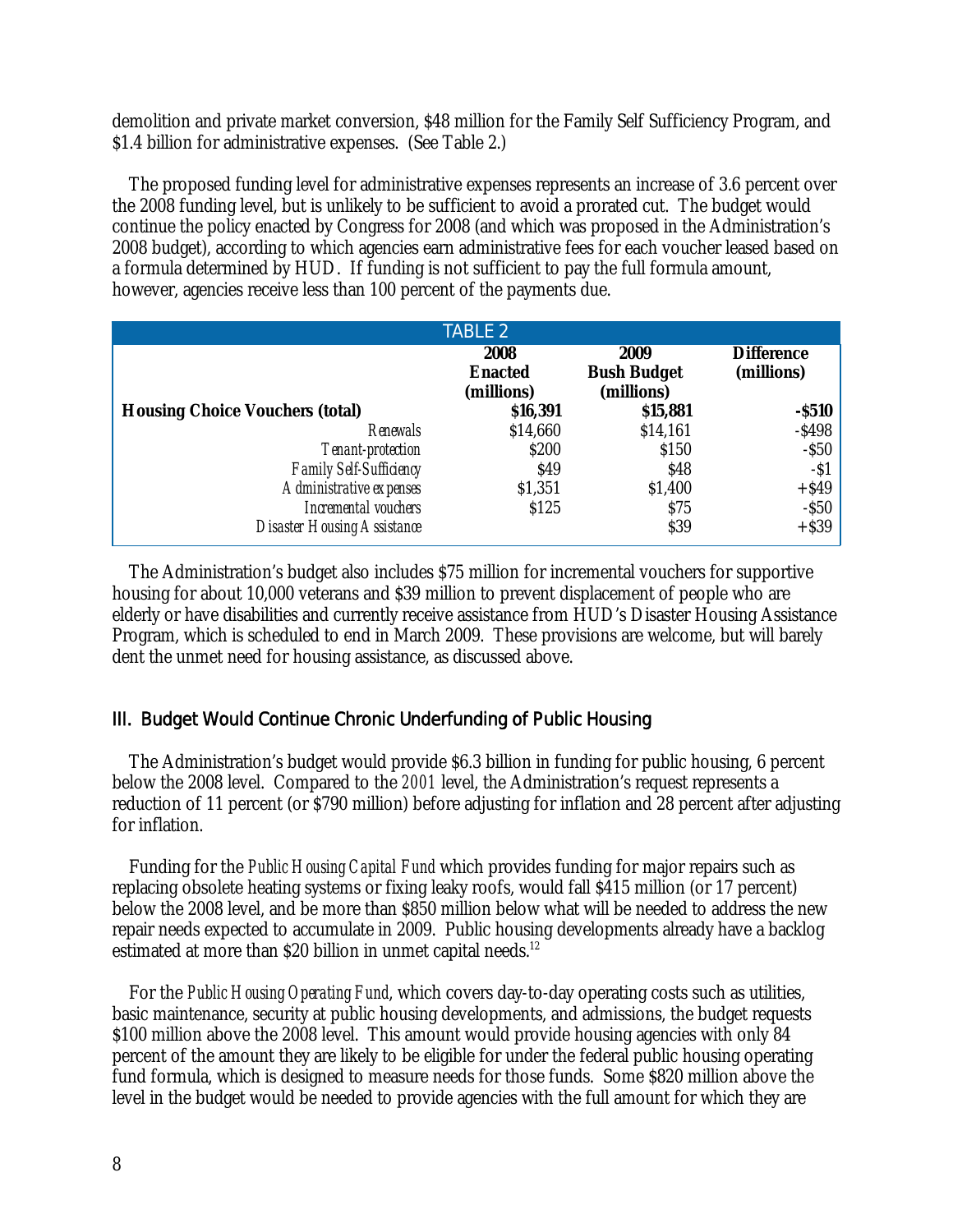

http://www.hud.gov/offices/pih/programs/ph/am/of/cy2008oblig2.pdf. The 2009 proration is based on a Center estimate of operating fund eligibility and HUD's estimate provided in the "Congressional Budget Justifications" for Public Housing Operating Fund, page E-7.

likely to be eligible. Even providing 95 percent of the funds for which agencies are likely to be eligible would require an increase of \$570 million above the level in the budget.

 Some agencies may be able to make up for *short-term* reductions in public housing funding by drawing on reserves or increasing their operating efficiency but 2009 would mark the *seventh consecutive year* in which operating subsidies have been underfunded and the *eighth straight year* in which capital funding has been frozen or cut. As a result, many housing agencies no longer can make ends meet by using such measures. Instead, they are increasingly being forced to increase revenues or cut costs in ways that have harmful effects on families residing in public housing, more than two-thirds of which are families that include at least one person who is elderly or has a disability. Many agencies have already been compelled to:

- increase rents, fees, and utility charges;
- shift public housing units to higher-income tenants, who can be charged higher rents;
- scale back security protections;
- reduce maintenance of public housing developments; and/or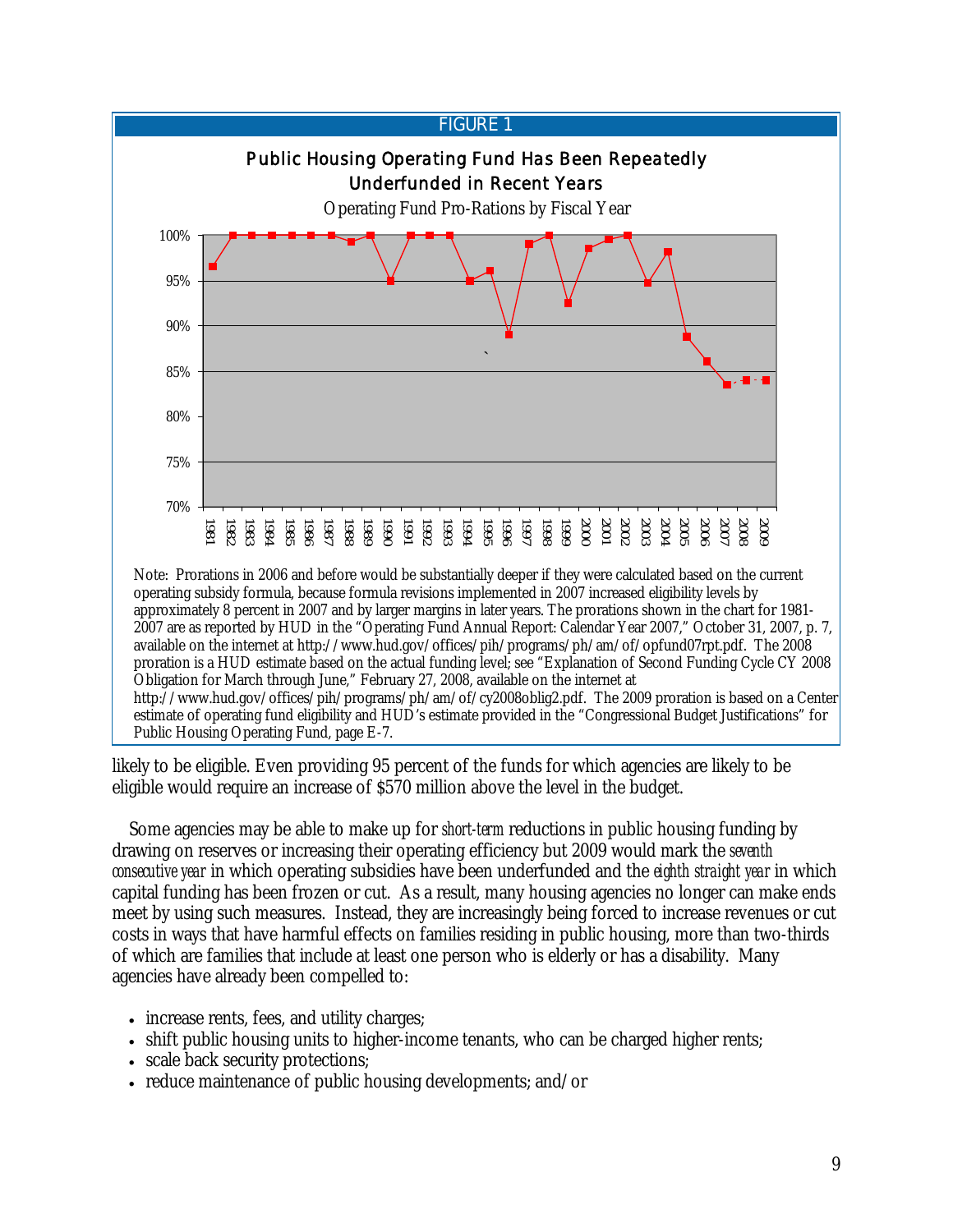• defer capital repairs, including safety-related improvements such as replacing obsolete firesafety systems.

 Furthermore, if public housing continues to be underfunded, an increasing number of agencies are likely to conclude they must sell or demolish part or all of their public housing stock. The number of public housing units has already fallen by approximately 177,000 (or 13 percent) from 1995 to 2007.

| <b>TABLE 3</b>                   |                                      |                                          |                                 |
|----------------------------------|--------------------------------------|------------------------------------------|---------------------------------|
|                                  | 2008<br><b>Enacted</b><br>(millions) | 2009<br><b>Bush Budget</b><br>(millions) | <b>Difference</b><br>(millions) |
| <b>Public Housing</b><br>(total) | \$6,739                              | \$6,324                                  | $-$ \$415                       |
| Capital Fund                     | \$2,439                              | \$2,024                                  | $-$ \$415                       |
| <b>Operating Fund</b>            | \$4,200                              | \$4,300                                  | $+100$                          |
| HOPE VI                          | \$100                                | \$O                                      | $-$ \$100                       |

 A substantial share of the remaining public housing developments provide decent

housing in low-poverty neighborhoods with good schools and job opportunities or provide affordable homes for low-income elderly people or people with disabilities who otherwise would be forced to leave their neighborhoods or hometowns or move to institutional settings. If additional funding is not provided, those developments — and the more than 60 years of federal investment they represent — will increasingly be placed in jeopardy.

 The budget also would eliminate the HOPE VI program, which provides grants to housing agencies to revitalize severely distressed public housing. Congress provided \$100 million for HOPE VI grants in 2008. If HOPE VI is reauthorized in a manner that will prevent the further loss of units and provide better outcomes for families residing in severely distressed projects, additional investments in this program would be worthwhile.<sup>13</sup>

# IV. Section 8 Project-Based Rental Assistance Faces Large Shortfalls

 Under the Section 8 Project-Based Rental Assistance program, HUD contracts with the private owners of nearly 1.3 million units of housing to make them affordable to low-income families, the great majority of which are headed by people who are elderly or have disabilities. Rental assistance for approximately 80 percent of these units is funded by annual appropriations from Congress; assistance for the remaining 20 percent of units is funded under long-term contracts with HUD, using budget authority appropriated in previous decades.

 The project-based program has been enveloped in a funding crisis since 2007, when federal funding shortfalls caused lengthy delays in payments to a large share of the owners of Section 8 housing. In the fall of 2007, HUD conceded that its fiscal year 2008 budget request of \$5.5 billion was \$*2.6 billion shy* of the amount needed to provide a full 12 months of funding for all Section 8 contract renewals. However, instead of requesting the needed funds from Congress, HUD broke with previous policy and began requiring private owners to accept short-funded contracts — i.e., 12month contracts that were funded for only part of the contract period (typically only through the remaining months of the fiscal year).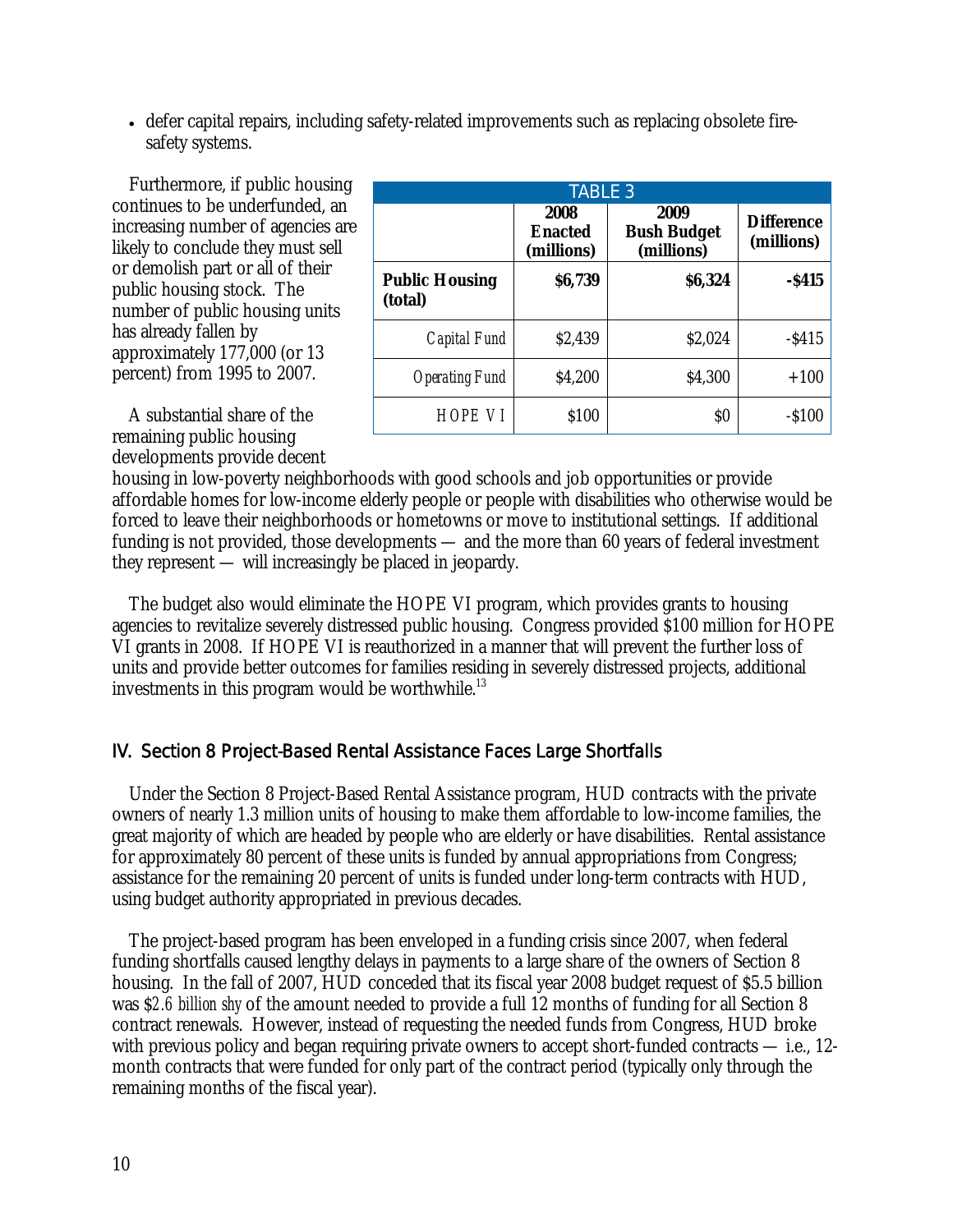These developments have badly shaken owners' confidence in the program. In a hearing before the House Subcommittee on Housing and Community Opportunity on October 17, 2007, owner representatives testified that the late payments and short-funded contracts have resulted in serious difficulties for them in managing their properties, have increased their operating costs, and are likely to make it more difficult and expensive for them to raise capital from lenders and investors to rehabilitate and improve these properties. HUD Assistant Secretary Brian Montgomery recently conceded in testimony before the House Appropriations Subcommittee on Transportation and HUD that short-funding is harmful to owners and that full-funding contract renewals is a desirable goal.

 Already, 10,000-15,000 units of affordable Section 8 housing are lost every year as owners leave the program. As more owners lose confidence in the program's financial stability and find it increasingly difficult to raise the funds needed to modernize their properties, many more of them are likely to opt out of the program — especially owners in tight rental markets where incentives to exit the program already are strong. At greatest risk of loss are approximately 150,000 rental units with Section 8 rents that are well below market levels. (See the Appendix for state-by-state data on the number of Section 8 units at risk.)

 With most Section 8 renewals being short-funded in fiscal year 2008, we estimate that \$2.5 billion will be needed just to "back-fill" the renewals that are receiving less than 12 months of funding this year. An additional \$7.0 billion will be required to provide 12 months of funding for all contract renewals in 2009. Altogether, \$9.6 billion will be required to fully renew project-based Section 8 contracts in 2009.

 The Administration's budget, however, provides only \$7.16 billion for renewals of Section 8 project-based rental assistance in 2009, including a \$400 million advance of budget authority from fiscal year 2010. The funding requested is more than \$1 billion above the 2008 funding level — as the Administration now acknowledges that a substantial shortfall exists — and the proposed advance funding mechanism represents a sound policy. But the budget request still falls *\$2.4 billion short* of the amount needed to restore full funding and thereby renew the confidence of the private owners on whom the program depends.

 It is critical that this shortfall be filled (and that this be done without taking funds from other HUD rental assistance programs, or Congress will simply be trading one problem for another of equal gravity). Congress could provide a portion of the needed funds by appropriating supplemental funds in 2008 or by providing more than a \$400 million advance of budget authority for fiscal year 2010. A supplemental appropriation would allow HUD to return immediately to the policy of fullfunding every contract, which would begin to restore property owners' confidence in the financial security of the program. Both of these options would alleviate the fiscal pressure that the Section 8 shortfall will place on the overall HUD budget for 2009.

#### V. Funding Needs For Other Low-Income Housing Assistance Programs

 As in previous budgets, the Administration proposes to slash funding for the Section 202 and Section 811 programs, which fund supportive housing for low-income people who are elderly or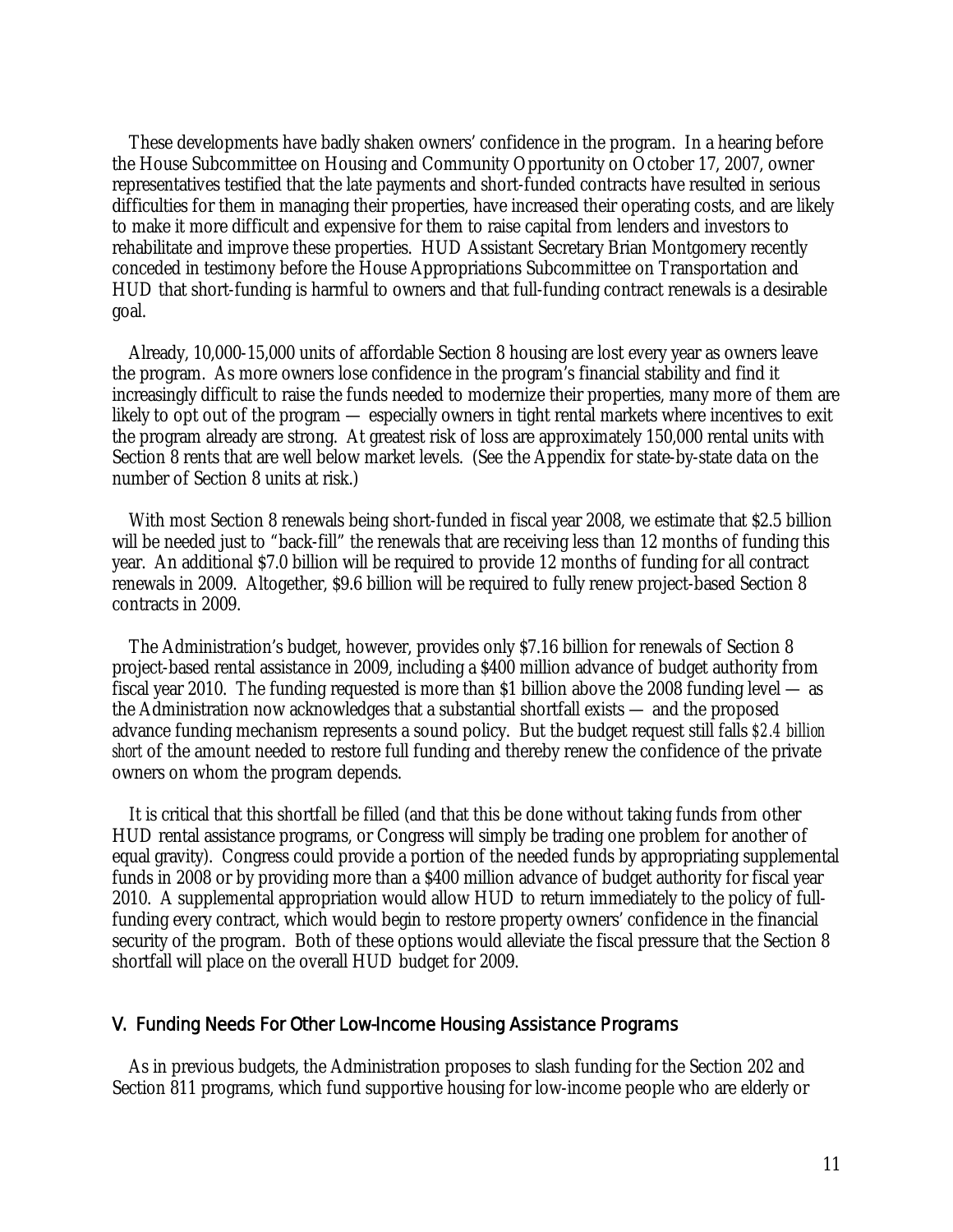have disabilities. Section 202 would be funded at \$540 million, or \$195 million (27 percent) below the 2008 level. Section 811 would be funded at \$160 million, a cut of \$77 million (or 33 percent) below the 2008 level. These cuts would sharply reduce the programs' capacity to promote the development of affordable, service-enriched housing for people who are elderly or have disabilities.

 The Administration's request for Section 202 would fund only 2,400 new units of housing for the elderly, according to Administration budget documents. This is 40 percent fewer than the number of units funded in 2006. Given the continuing need for additional supportive housing for lowincome individuals who are elderly or have serious disabilities, Congress should at least maintain funding for these programs at the baseline level.

 The Administration's budget does include modest increases for homeless assistance and the HOME block grant. Homeless assistance would receive funding of \$1.63 billion in 2009, an increase of \$50 million (3.2 percent) over the 2008 funding level. All of the increase would be set aside for demonstration grants to address the supportive-housing needs of chronically homeless individuals. The HOME block grant would be funded at \$1.85 billion, an increase of \$225 million (or nearly 14 percent) above the 2008 level. (The program would still be 16 percent below its funding level five years ago — in 2003 — adjusted for inflation.) Funding for the Housing Opportunities for People with HIV/AIDS program would be frozen at \$300 million.

#### **Community Development**

 The Administration's budget would provide \$2.9 billion for formula grants under the Community Development Block Grant (CDBG) in fiscal year 2009. This is \$659 million, or 18 percent, less than Congress provided in 2008. (For data showing the impact of the President's proposed cuts in CDBG on states, see Sharon Parrott et al., "President's Budget Would Cut Deeply into Important Public Services and Adversely Affect States," February 20, 2008; available at http://www.cbpp.org/2-20-08bud.htm.)

 The budget also proposes to cancel \$206 million in 2008 funding for specific economic and neighborhood development initiatives (i.e., for initiatives that come in the form of earmarks). Since Congress is unlikely to agree to this proposal, funding reductions would have to be found elsewhere in the community development area to remain within the overall levels that the Administration has requested for community development. If the reductions came out of CDBG formula grants (the most likely target, as it is by far the largest account within the Community Development Fund, which includes both CDBG and the earmarked grants), the formula grants would be cut a total \$865 million, or 24 percent.

#### **Conclusion**

 The Administration has defended the President's proposed cuts in domestic programs by stressing the need for fiscal responsibility.14 Yet the budget would actually *enlarge* deficits over coming years, because its cuts in domestic discretionary and entitlement programs would be substantially outweighed by the cost of its tax cuts and defense-spending increases.15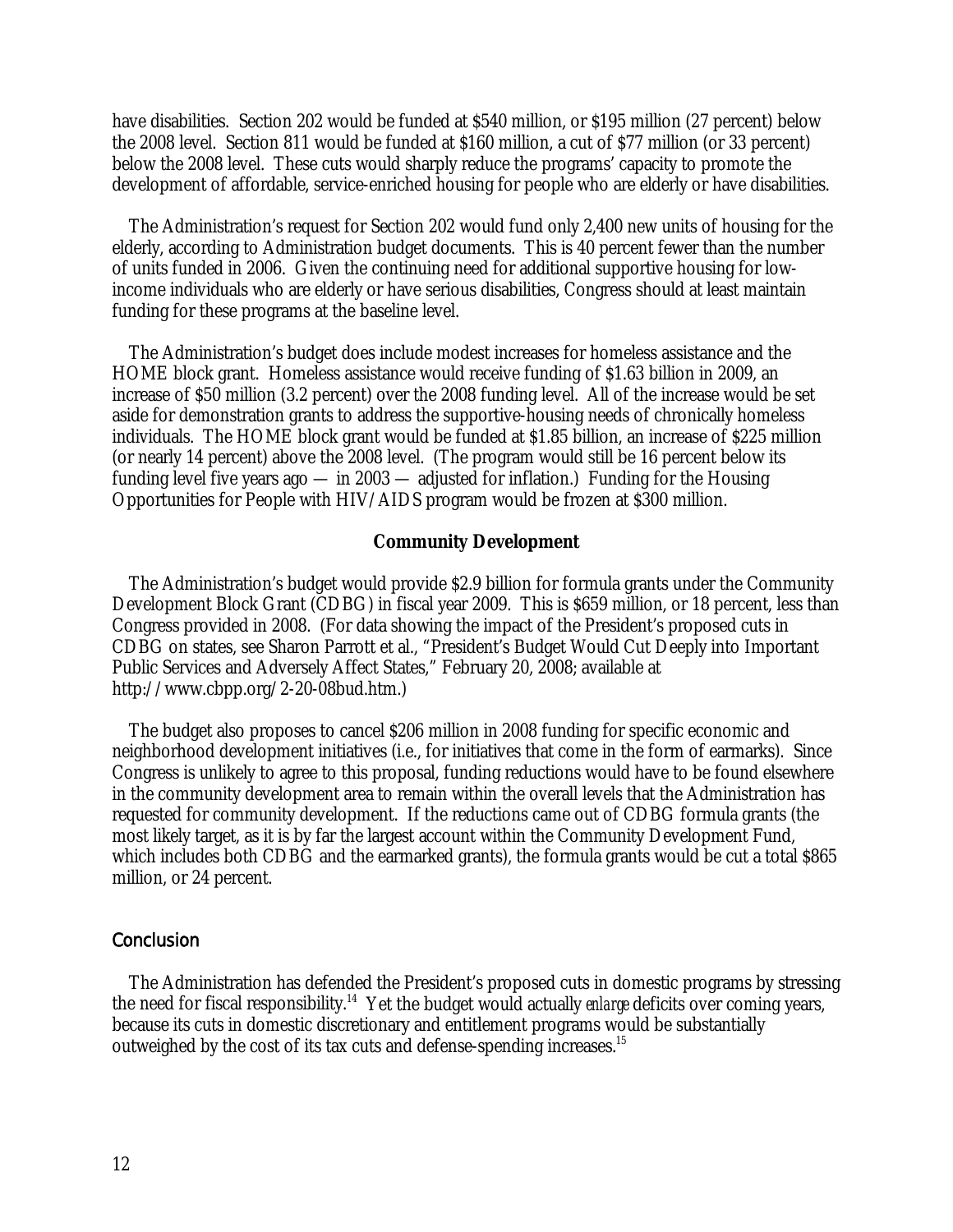The President's proposed cuts in funding for low-income housing assistance and programs designed to boost development in low- and moderate-income communities thus appear to have less to do with fiscal responsibility than with questionable budget priorities. The President has proposed funding cuts that would lead to a loss of rental assistance for large numbers of low-income families, elderly, and people with disabilities served by the Section 8 voucher program or other federal housing programs. The Administration's cuts also would speed the deterioration and loss of public housing units and of apartments supported by the project-based Section 8 rental assistance program. These programs provide affordable housing resources for some of the nation's poorest and most vulnerable people.

 In fiscal years 2007 and 2008, Congress rejected deep reductions in funding for HUD programs. It made modest investments to sustain existing levels of housing assistance and community development funding, reduce the number of homeless veterans, and avoid thousands of impending mortgage foreclosures. For the reasons explained above, the 2009 HUD budget presents fiscal challenges that are far greater than those of the past two years. To meet these challenges — and to sustain housing assistance for low-income families at a time when needs are growing — funding for housing and community development will need to exceed the levels the Administration has requested by a substantially larger margin than it did in 2007 and 2008.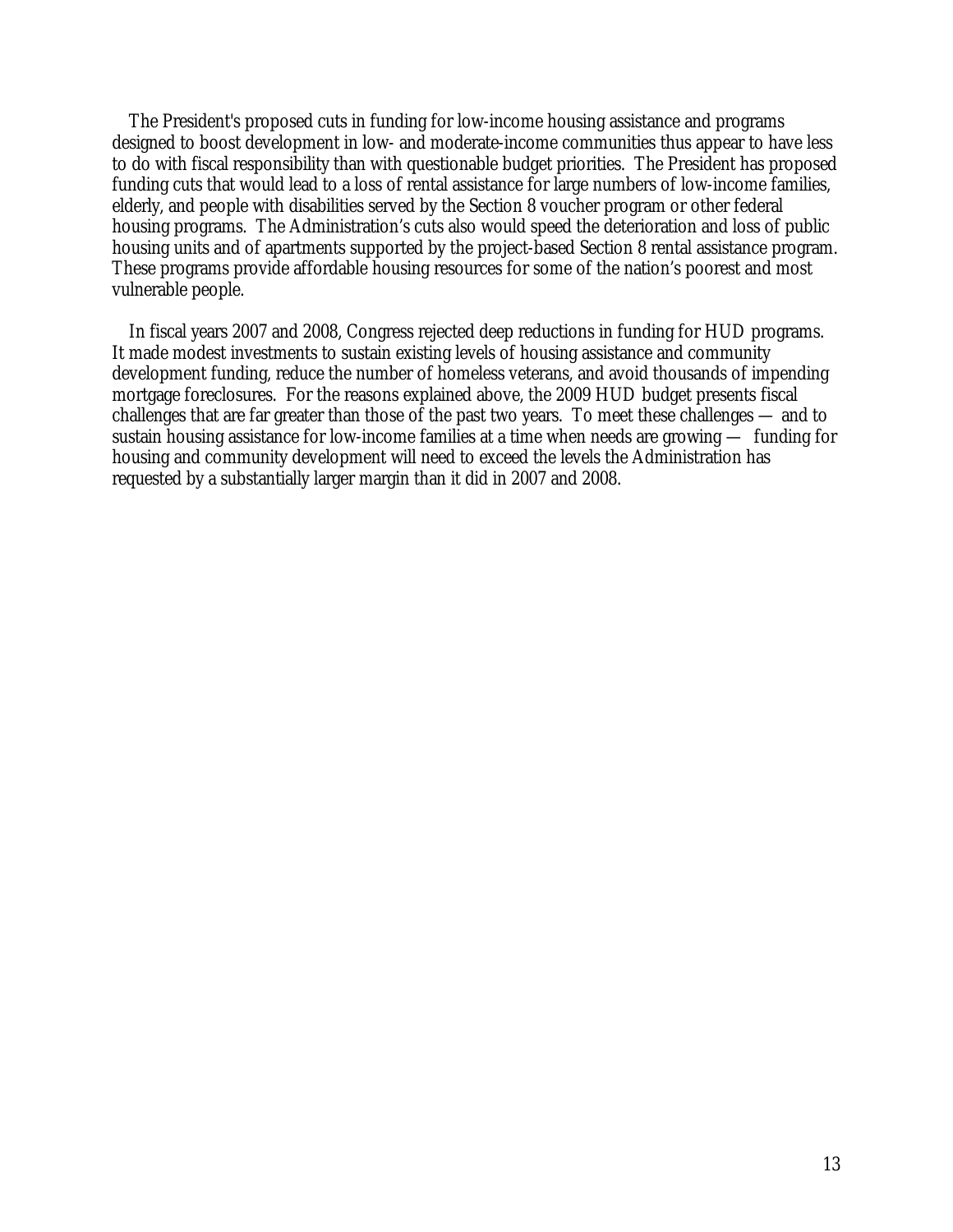# Appendix

# State Impacts on Three Key HUD Programs Under the President's Budget

| <b>State</b>            | <b>Section 8 Housing</b><br><b>Choice Vouchers</b>                                                              | <b>Public Housing</b>                                                                                                      |                                                                                                                        | <b>Section 8 Project-</b><br><b>Based Rental</b><br><b>Assistance</b>                                                                                        |
|-------------------------|-----------------------------------------------------------------------------------------------------------------|----------------------------------------------------------------------------------------------------------------------------|------------------------------------------------------------------------------------------------------------------------|--------------------------------------------------------------------------------------------------------------------------------------------------------------|
|                         | Number of Low-Income<br><b>Families Whose</b><br>Vouchers Would Not<br>Be Renewed by the<br>President's Budgeta | <b>Operating Fund</b><br>Shortfall, According to<br>HUD's operating cost<br>formula (thousands of<br>dollars) <sup>b</sup> | Cut in Funding for<br>Capital Fund,<br>Compared to 2008<br>Level, Adjusted for<br>Inflation (thousands of<br>dollars)c | Number of Affordable<br>Units at High Risk of<br><b>Loss Due to Owners</b><br>Quitting the Program If<br><b>Shortfalls Are Not</b><br>Addressed <sup>d</sup> |
| Alabama                 | 1,305                                                                                                           | $-$ \$24,434                                                                                                               | $- $13,420$                                                                                                            | 314                                                                                                                                                          |
| Alaska                  | 202                                                                                                             | $- $1,575$                                                                                                                 | $-$ S545                                                                                                               | 138                                                                                                                                                          |
| Arizona                 | 923                                                                                                             | $-$ \$6,525                                                                                                                | $-$ \$2,054                                                                                                            | 912                                                                                                                                                          |
| Arkansas                | 1,026                                                                                                           | $-$ \$3,617                                                                                                                | $-54,252$                                                                                                              | 102                                                                                                                                                          |
| California              | 14,079                                                                                                          | $-$ \$24,607                                                                                                               | $- $18,779$                                                                                                            | 37,402                                                                                                                                                       |
| Colorado                | 1,352                                                                                                           | $-$ \$4,861                                                                                                                | $-$ \$2,802                                                                                                            | 2,494                                                                                                                                                        |
| Connecticut             | 1,563                                                                                                           | $- $13,750$                                                                                                                | $-$ \$5,945                                                                                                            | 3,724                                                                                                                                                        |
| Delaware                | 210                                                                                                             | $-$ S2,116                                                                                                                 | $-$1,132$                                                                                                              | 172                                                                                                                                                          |
| District of<br>Columbia | 508                                                                                                             | $-$ \$9,742                                                                                                                | $-55,139$                                                                                                              | 5,676                                                                                                                                                        |
| Florida                 | 4,168                                                                                                           | $-$ \$23,652                                                                                                               | $- $12,949$                                                                                                            | 10,692                                                                                                                                                       |
| Georgia                 | 2,300                                                                                                           | $-$ \$27,370                                                                                                               | $- $16,545$                                                                                                            | 3,365                                                                                                                                                        |
| Hawaii                  | 461                                                                                                             | $-$ \$2,958                                                                                                                | $-$ \$2,477                                                                                                            | 1,000                                                                                                                                                        |
| Idaho                   | 303                                                                                                             | $- $180$                                                                                                                   | $-$ \$263                                                                                                              | 153                                                                                                                                                          |
| Illinois                | 3,725                                                                                                           | $- $51,746$                                                                                                                | $-$ \$35,504                                                                                                           | 1,332                                                                                                                                                        |
| Indiana                 | 1,607                                                                                                           | $-$ \$9,309                                                                                                                | $-$ \$6,187                                                                                                            | 1,139                                                                                                                                                        |

 $\overline{a}$ a Center estimates, based on analysis of HUD data. For more detail, see the explanatory footnotes in the main body of the paper.

b These cuts represent the difference between the President's budget for 2009 and the Center's estimate that housing agencies will be eligible for \$5.12 billion in funding under HUD's operating cost formula. For more information on the Center's estimates, see the explanatory notes in the main body of the paper. The state distribution of cuts is based on the estimated distribution in 2009 according to the President's budget; see Table 8-28 in the "Analytical Perspectives on the FY 2009 Budget."

c These cuts represent the difference between the President's budget for 2009 and the CBO January baseline for the Public Housing Capital Fund. The state distribution of cuts is based on the estimated distribution in 2009 according to the President's budget; see Table 8-30 in the "Analytical Perspectives on the FY 2009 Budget."

d This is the number of housing units receiving Section 8 project-based rental assistance and with total rent (i.e., tenant contribution plus housing assistance payment) equal to less than 80 percent of the Fair Market rent, as determined by HUD. Owners receiving Section 8 rents that are well below market already have strong financial incentives to convert their units to private market use, and are therefore more likely to terminate their participation in the program if they are also concerned about its fiscal stability. Data source is an analysis of HUD's Multifamily Assistance and Section 8 Contracts Database (as of September 2007) by the National Housing Trust.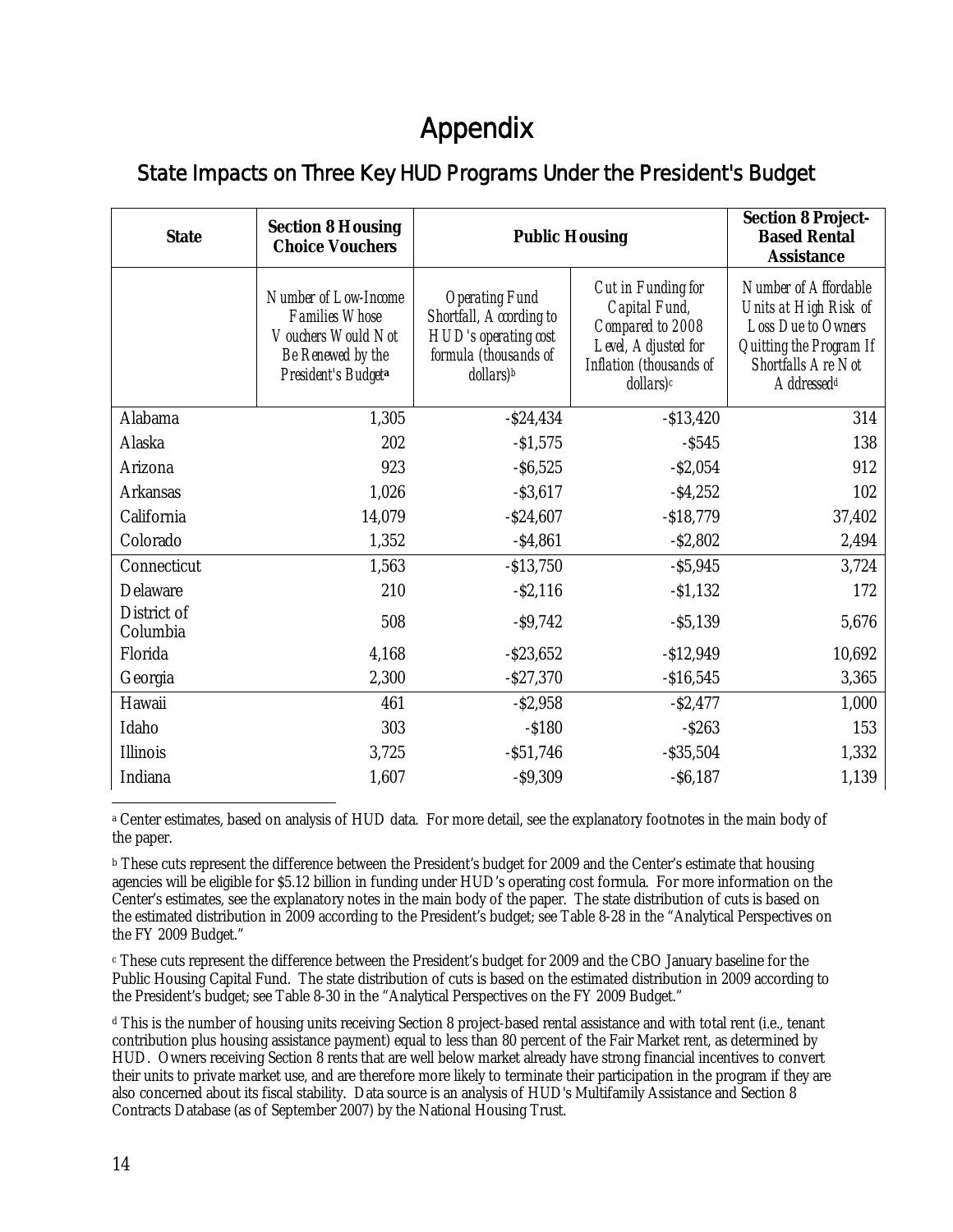| <b>State</b>   | <b>Section 8 Housing</b><br><b>Choice Vouchers</b>                                                              | <b>Public Housing</b>                                                                                                      |                                                                                                                        | <b>Section 8 Project-</b><br><b>Based Rental</b><br><b>Assistance</b>                                                                          |
|----------------|-----------------------------------------------------------------------------------------------------------------|----------------------------------------------------------------------------------------------------------------------------|------------------------------------------------------------------------------------------------------------------------|------------------------------------------------------------------------------------------------------------------------------------------------|
|                | Number of Low-Income<br><b>Families Whose</b><br>Vouchers Would Not<br>Be Renewed by the<br>President's Budgeta | <b>Operating Fund</b><br>Shortfall, According to<br>HUD's operating cost<br>formula (thousands of<br>dollars) <sup>b</sup> | Cut in Funding for<br>Capital Fund,<br>Compared to 2008<br>Level, Adjusted for<br>Inflation (thousands of<br>dollars)c | Number of Affordable<br>Units at High Risk of<br>Loss Due to Owners<br>Quitting the Program If<br>Shortfalls Are Not<br>Addressed <sup>d</sup> |
| Iowa           | 1,034                                                                                                           | $-$1,564$                                                                                                                  | $-$1,113$                                                                                                              | 465                                                                                                                                            |
| Kansas         | 538                                                                                                             | $-$ \$3,775                                                                                                                | $-$ \$2,499                                                                                                            | 218                                                                                                                                            |
| Kentucky       | 1,474                                                                                                           | $- $11,354$                                                                                                                | $-$ \$8,249                                                                                                            | 1,106                                                                                                                                          |
| Louisiana      | 1,182                                                                                                           | $-$14,821$                                                                                                                 | $-$10,625$                                                                                                             | 4,798                                                                                                                                          |
| Maine          | 583                                                                                                             | $-$ \$2,559                                                                                                                | $-$1,183$                                                                                                              | 185                                                                                                                                            |
| Maryland       | 1,826                                                                                                           | $- $17,910$                                                                                                                | $-$ \$8,666                                                                                                            | 8,052                                                                                                                                          |
| Massachusetts  | 3,404                                                                                                           | $-$ \$28,827                                                                                                               | $-$12,652$                                                                                                             | 6,545                                                                                                                                          |
| Michigan       | 2,390                                                                                                           | $- $11,496$                                                                                                                | $-$ \$8,809                                                                                                            | 3,664                                                                                                                                          |
| Minnesota      | 1,465                                                                                                           | $-$10,319$                                                                                                                 | $-$ \$6,936                                                                                                            | 1,298                                                                                                                                          |
| Mississippi    | 709                                                                                                             | $-$ \$6,681                                                                                                                | $- $4,484$                                                                                                             | 1,686                                                                                                                                          |
| Missouri       | 1,878                                                                                                           | $-$ \$8,589                                                                                                                | $-57,441$                                                                                                              | 1,925                                                                                                                                          |
| Montana        | 262                                                                                                             | $- $1,195$                                                                                                                 | $-$ \$663                                                                                                              | 83                                                                                                                                             |
| Nebraska       | 537                                                                                                             | $-$ \$2,618                                                                                                                | $-$1,891$                                                                                                              | 372                                                                                                                                            |
| Nevada         | 603                                                                                                             | $-$ \$3,114                                                                                                                | $-$1,589$                                                                                                              | 591                                                                                                                                            |
| New Hampshire  | 422                                                                                                             | $-$ \$2,061                                                                                                                | $-$1,154$                                                                                                              | 321                                                                                                                                            |
| New Jersey     | 3,000                                                                                                           | $-$ \$34,519                                                                                                               | $- $16, 131$                                                                                                           | 3,510                                                                                                                                          |
| New Mexico     | 618                                                                                                             | $-$ \$2,225                                                                                                                | $-$1,382$                                                                                                              | 1,120                                                                                                                                          |
| New York       | 9,902                                                                                                           | $-$ \$188,752                                                                                                              | $- $75,282$                                                                                                            | 9,503                                                                                                                                          |
| North Carolina | 2,570                                                                                                           | $-$ \$23,092                                                                                                               | $- $11,671$                                                                                                            | 2,852                                                                                                                                          |
| North Dakota   | 352                                                                                                             | $-$ \$784                                                                                                                  | $-$ \$487                                                                                                              | 128                                                                                                                                            |
| Ohio           | 4,199                                                                                                           | $-$ \$38,325                                                                                                               | $-$ \$19,477                                                                                                           | 3,157                                                                                                                                          |
| Oklahoma       | 1,109                                                                                                           | $-$ \$6,234                                                                                                                | $-$ \$3,756                                                                                                            | 1,326                                                                                                                                          |
| Oregon         | 1,500                                                                                                           | $-$ \$3,604                                                                                                                | $-$ \$2,209                                                                                                            | 635                                                                                                                                            |
| Pennsylvania   | 3,681                                                                                                           | $-$ \$54,898                                                                                                               | $-$ \$32,406                                                                                                           | 4,018                                                                                                                                          |
| Rhode Island   | 383                                                                                                             | $-$ \$5,893                                                                                                                | $-$ \$2,813                                                                                                            | 685                                                                                                                                            |
| South Carolina | 1,144                                                                                                           | $-$ \$7,840                                                                                                                | $-$ \$5,152                                                                                                            | 381                                                                                                                                            |
| South Dakota   | 249                                                                                                             | $-$ \$492                                                                                                                  | $-$ \$695                                                                                                              | 49                                                                                                                                             |
| Tennessee      | 1,486                                                                                                           | $-$ \$20,557                                                                                                               | $- $12,167$                                                                                                            | 4,110                                                                                                                                          |
| Texas          | 6,533                                                                                                           | $-$ \$30,798                                                                                                               | $- $19,878$                                                                                                            | 6,434                                                                                                                                          |
| Utah           | 491                                                                                                             | $-$1,053$                                                                                                                  | $-$ \$648                                                                                                              | 212                                                                                                                                            |
| Vermont        | 275                                                                                                             | $-$ \$604                                                                                                                  | $-$ \$589                                                                                                              | 63                                                                                                                                             |
| Virginia       | 1,996                                                                                                           | $- $14,162$                                                                                                                | $-$10,461$                                                                                                             | 7,441                                                                                                                                          |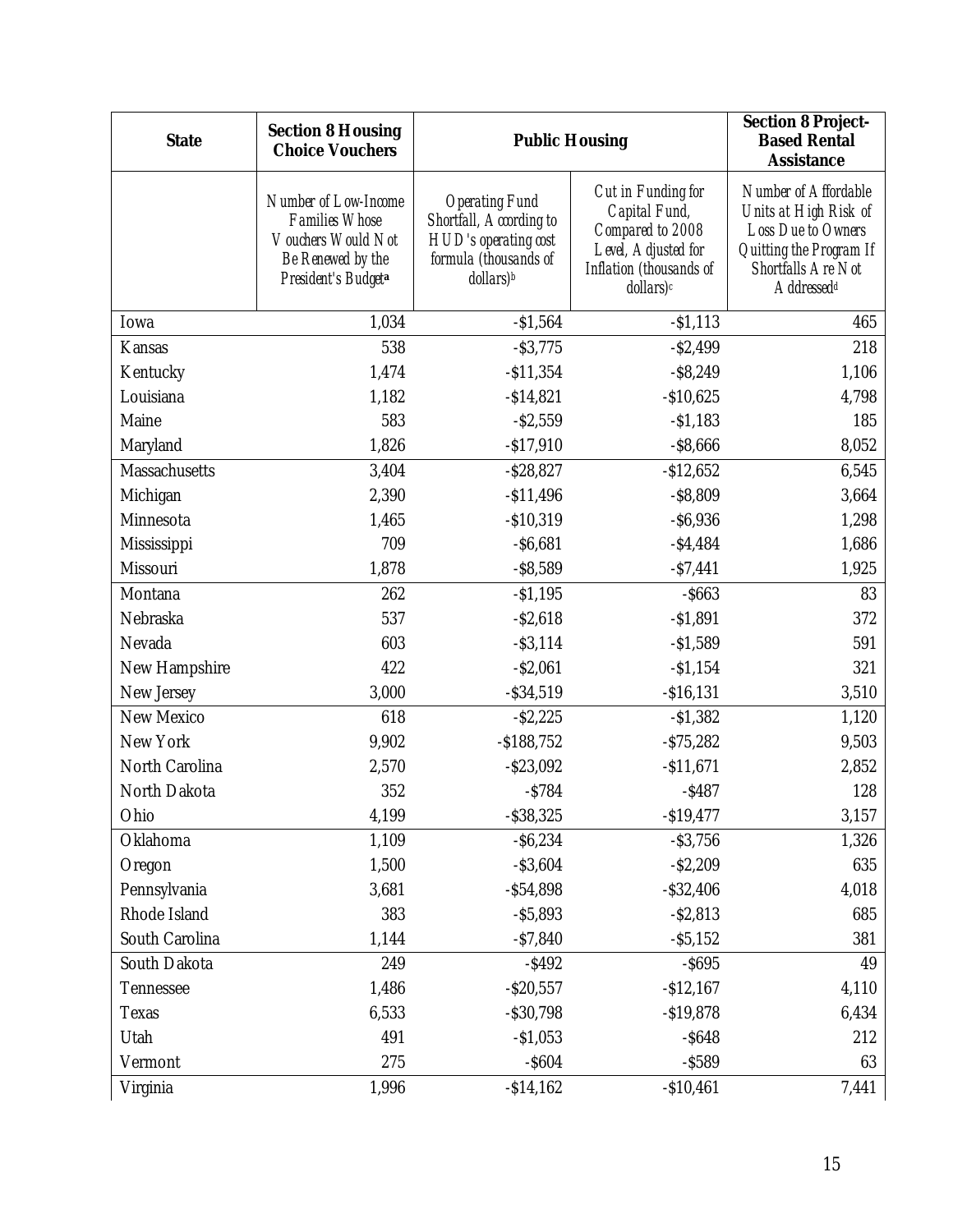| <b>State</b>  | <b>Section 8 Housing</b><br><b>Choice Vouchers</b>                                                              | <b>Public Housing</b>                                                                                                      |                                                                                                                        | <b>Section 8 Project-</b><br><b>Based Rental</b><br><b>Assistance</b>                                                                          |
|---------------|-----------------------------------------------------------------------------------------------------------------|----------------------------------------------------------------------------------------------------------------------------|------------------------------------------------------------------------------------------------------------------------|------------------------------------------------------------------------------------------------------------------------------------------------|
|               | Number of Low-Income<br><i>Families Whose</i><br>Vouchers Would Not<br>Be Renewed by the<br>President's Budgeta | <b>Operating Fund</b><br>Shortfall, According to<br>HUD's operating cost<br>formula (thousands of<br>dollars) <sub>b</sub> | Cut in Funding for<br>Capital Fund,<br>Compared to 2008<br>Level, Adjusted for<br>Inflation (thousands of<br>dollars)c | Number of Affordable<br>Units at High Risk of<br>Loss Due to Owners<br>Quitting the Program If<br>Shortfalls Are Not<br>Addressed <sup>d</sup> |
| Washington    | 2,158                                                                                                           | $-$ \$7,672                                                                                                                | $-$ \$6,261                                                                                                            | 1,902                                                                                                                                          |
| West Virginia | 664                                                                                                             | $-$ \$3,895                                                                                                                | $-$ \$2,182                                                                                                            | 101                                                                                                                                            |
| Wisconsin     | 1,270                                                                                                           | $-$ \$4,395                                                                                                                | $-$ \$3,806                                                                                                            | 699                                                                                                                                            |
| Wyoming       | 105                                                                                                             | $-$ \$490                                                                                                                  | $-$ S201                                                                                                               | 95                                                                                                                                             |
| <b>TOTAL</b>  | 97,218                                                                                                          | $-$ \$820,000                                                                                                              | $-$ \$461,000                                                                                                          | 148,345                                                                                                                                        |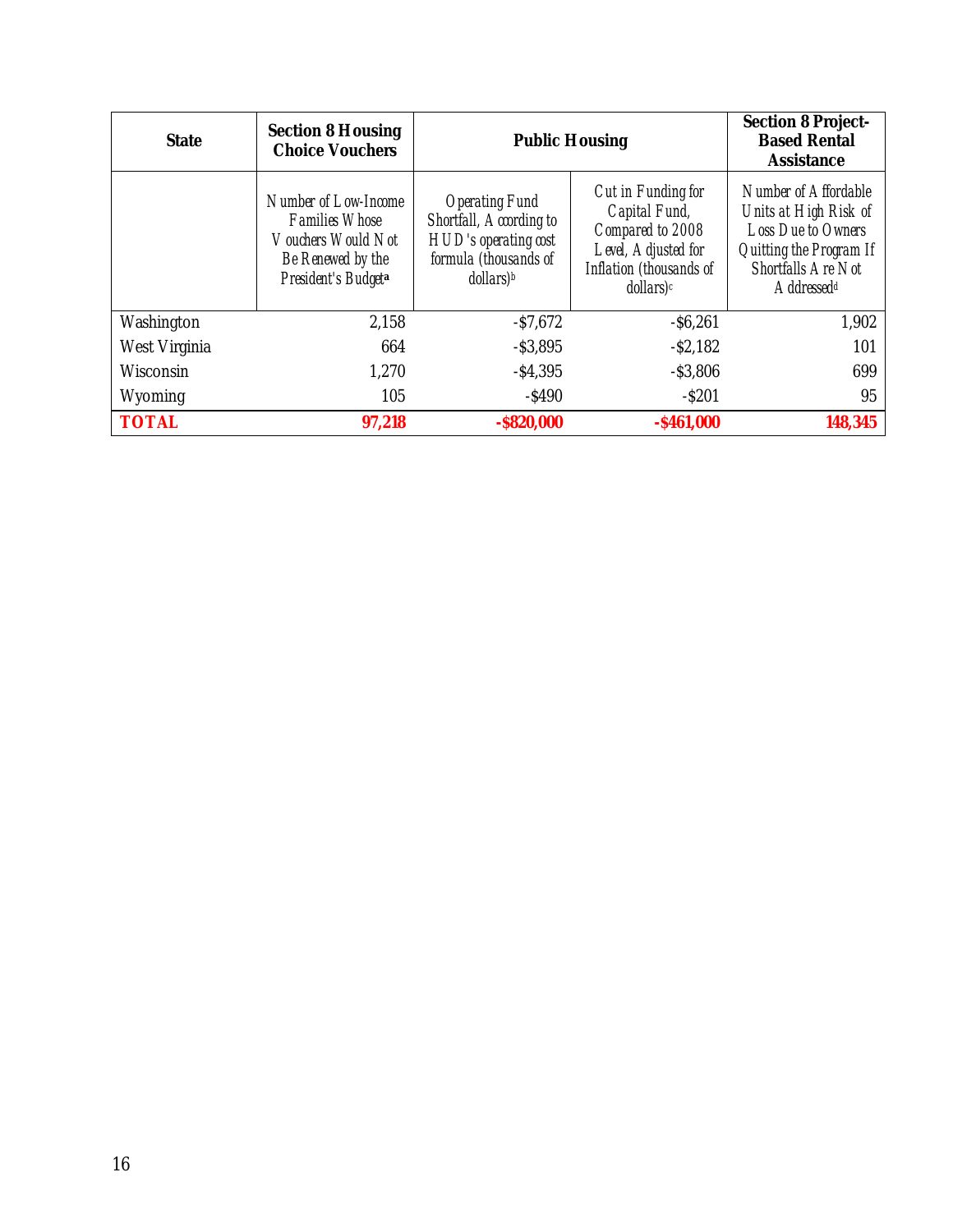## **Notes**

 $\overline{a}$ <sup>1</sup> CBPP calculations based on Congressional Budget Office analysis of the HUD provisions of the omnibus appropriations act for fiscal year 2008. Total is adjusted to include advance appropriations for Housing Choice vouchers for fiscal year 2009. The CBO analysis deducts rescissions, certain receipts, and other offsets from the new budget authority that the appropriations act provides.

2 The 2008 HUD appropriations law included a one-time rescission of \$723 million in housing voucher funds advanced in the 2007 law for the 4th quarter of calendar year 2007. (The voucher program is funded on a calendar-year, rather than fiscal-year, basis.) A similar rescission cannot be instituted in 2009 without harming the voucher program. In addition, the 2008 law rescinded \$1.25 billion in recaptured funds from the Housing Certificate Fund. According to the President's budget, there are no such funds available for rescission in 2009. Thus, a total of \$1.973 billion in Section 8 balances was rescinded in the 2008 law, with this amount counted as a budget offset.

3 OMB public database. Figure adjusted to treat Section 8 advances on calendar-year basis. The figure therefore is slightly higher than the \$38.5 billion cited in Administration budget documents. The President's budget includes no proposed rescissions of recaptured Section 8 balances, and budget documents make clear that large recaptures will not be available in FY 2009.

4 According to the Center's estimates, \$15.5 billion will be required to renew vouchers in use in 2009, some \$1.3 billion above the President's request and \$868 million above the 2008 level. This estimate is explained in more detail in the section of this paper on housing vouchers, especially the text box on page 5.

5 The Center estimates that \$5.12 billion is required to fully fund the Public Housing Operating Fund. This figure is based on a Center estimate of the amount of operating subsidies for which agencies will be eligible to cover utility costs and HUD estimates from the 2009 Congressional Budget Justifications of non-utility components of operating subsidy eligibility. The \$5.12 billion is \$190 million lower than HUD's estimate that a \$5.31 billion appropriation would be required to provide agencies with the full amount of operating subsidies they are due, because the Center estimate of utility eligibility is lower than the estimate HUD uses. Utility eligibility in 2009 will be calculated based on utility rates during the period from July 2007 through June 2008, inflated based on the rate of utility inflation from May 2007 through May 2008. The Center estimate replicates this formula using available information on actual public housing utility costs in previous years, CPI data on utility inflation through January 2008, Department of Energy projections of energy prices in later months, and projections of non-energy utility prices that assume prices will continue to grow at the same rate in recent years.

6 \$3.4 billion is the estimated amount needed above the FY 2008 level (or \$2.4 billion above the budget request) to provide 12 months of funding for every Section 8 contract up for renewal in FY 2009. The Center estimate is based on HUD and Treasury data. Congress could meet a portion of the need for the project-based Section 8 program by appropriating supplemental funds in 2008 or including an advance appropriation of budget authority for 2010 in the budget resolution and the appropriations bill for 2009. These options could alleviate some of the pressure that the shortfalls in the Section 8 program will place on the HUD budget for 2009.

7 This amount is the difference between the CBO FY 2009 baseline for discretionary HUD programs and the actual FY 2008 funding level, excluding from both totals the Section 8 rescissions and amounts for housing voucher renewals, the Public Housing Operating Fund, and the renewal of Section 8 project-based rental assistance. Also excluded from the FY 2008 total was an additional offset of \$509 million related to a one-year change in a statutory limitation on the FHA's insurance of home equity conversion mortgages.

8 Based on Administration's FY 2008 request of \$35.571 billion as scored by CBO and adjusted to treat Section 8 advances on a calendar-year basis.

9 Congressional Budget Justifications for Tenant-Based Rental Assistance, p. C-1.

10 The HUD budget request cites \$14.32 billion for the renewal of housing vouchers in 2009, rather than the \$14.16 billion used here. Because the voucher program is funded on a calendar-year basis, it is more accurate to treat advance appropriations on a calendar-year basis rather than a fiscal-year basis. Accordingly, the voucher renewal funding figure used here includes \$4.0 billion proposed in the budget for fiscal year 2010 that will be used to fund vouchers in the 4th quarter of calendar year 2009, and excludes the advance approved in the 2008 law for fiscal year 2009. The figure cited in the HUD budget uses the opposite approach.